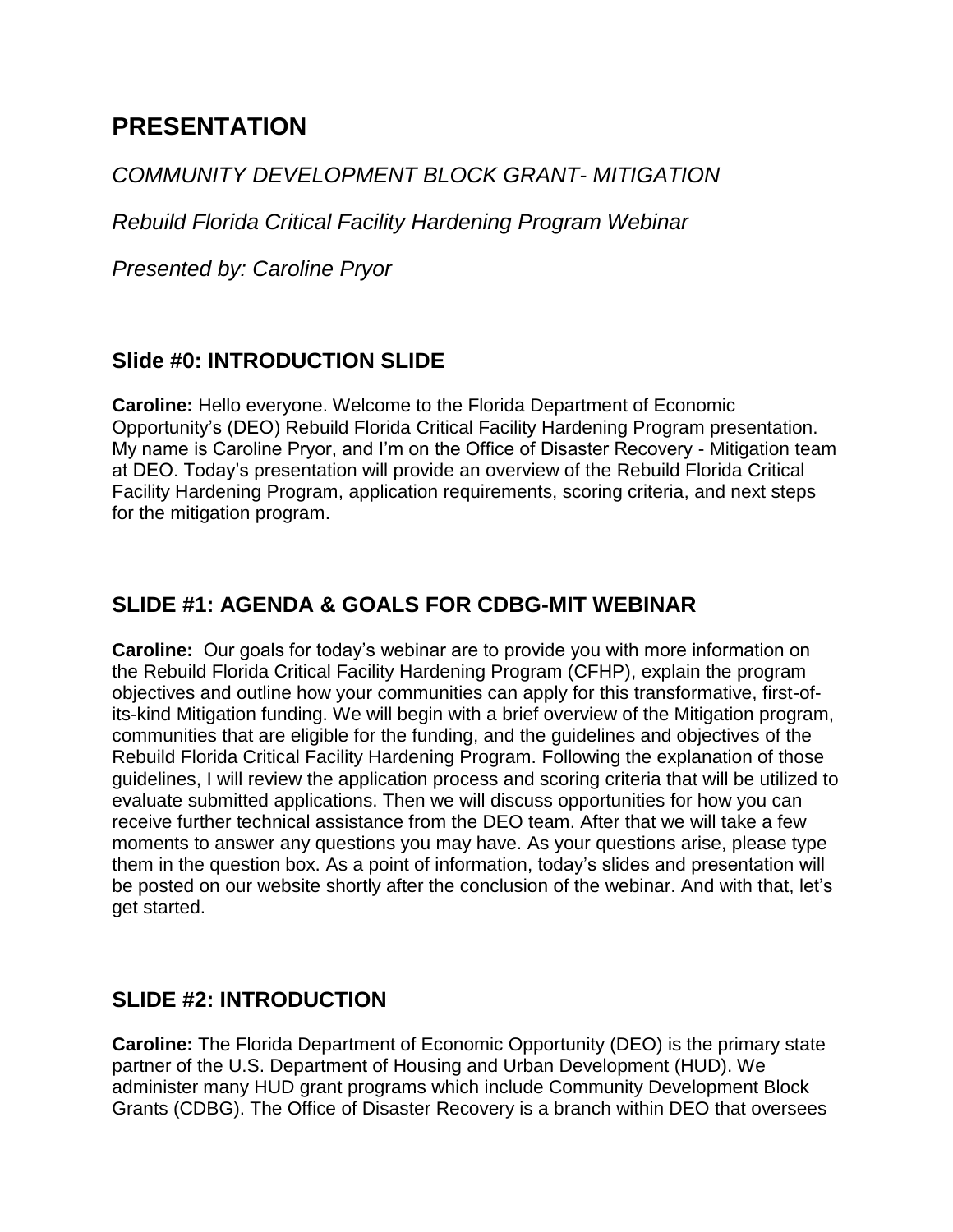CDBG-Disaster Recovery funding for hurricanes Hermine, Matthew, and Irma. Launched in September 2018, Rebuild Florida is a program of DEO created with federal funding to help Florida's long-term recovery efforts from the devastating impacts of recent storms. We are preparing for \$735 million in funds for Disaster Recovery for Hurricane Michael and the CDBG-MIT program has over \$633 million allocated.

## **SLIDE #3: CDBG-MIT OVERVIEW/TIMELINE**

**Caroline:** In the Spring of 2018, HUD originally announced that Florida would receive more than \$633 million in Mitigation funding. These funds are available through HUD's newly created Community Development Block Grant – Mitigation program formed in response to the presidentially declared disasters from 2015-2017. The Federal Register was published on August 30, 2019. If you wish to view a copy of the Federal Register, please visit our website at RebuildFlorida.gov. Per federal guidelines, 51 Florida counties are eligible for the mitigation funding. For Florida, this eligibly is based on 2016 and 2017 presidentially declared disasters. On April 3, 2020, HUD approved the State Action Plan. Over the next few weeks, we will be launching other new Mitigation programs.

## **SLIDE #4: MOST IMPACTED AND DISTRESSED (MID) AREAS**

**Caroline**: According to the guidelines set by the Federal Register, at least 50% of these funds must be spent in HUD-designated Most Impacted and Distressed (MID) areas, areas shown in green on the map. The remaining funding can be spent in statedesignated Most Impacted and Distressed (MID) areas, shown in yellow on the map. Additionally, as set in the Federal Register, 50% of the funding must benefit low-tomoderate income (LMI) communities. Also set by federal guidelines, 50% of the grant must be expended in 6 years and 100% of these funds must be expended in 12 years. To ensure that this mitigation funding can be most effective, HUD created the CDBG-MIT funding as a 12-year long program.

## **SLIDE #5: CDBG-MIT FUNDING ALLOCATIONS**

**Caroline:** This chart displays the funding allocations for the CDBG-MIT programs. The programs we're launching include the Rebuild Florida General Infrastructure Program, Rebuild Florida Critical Facility Hardening Program and the Rebuild Florida General Planning Support Program. The infrastructure programs received 87% of the funding allocation with the General Infrastructure Program having a \$475 million allocation and the Critical Facility Hardening Program having a \$75 million allocation. And for the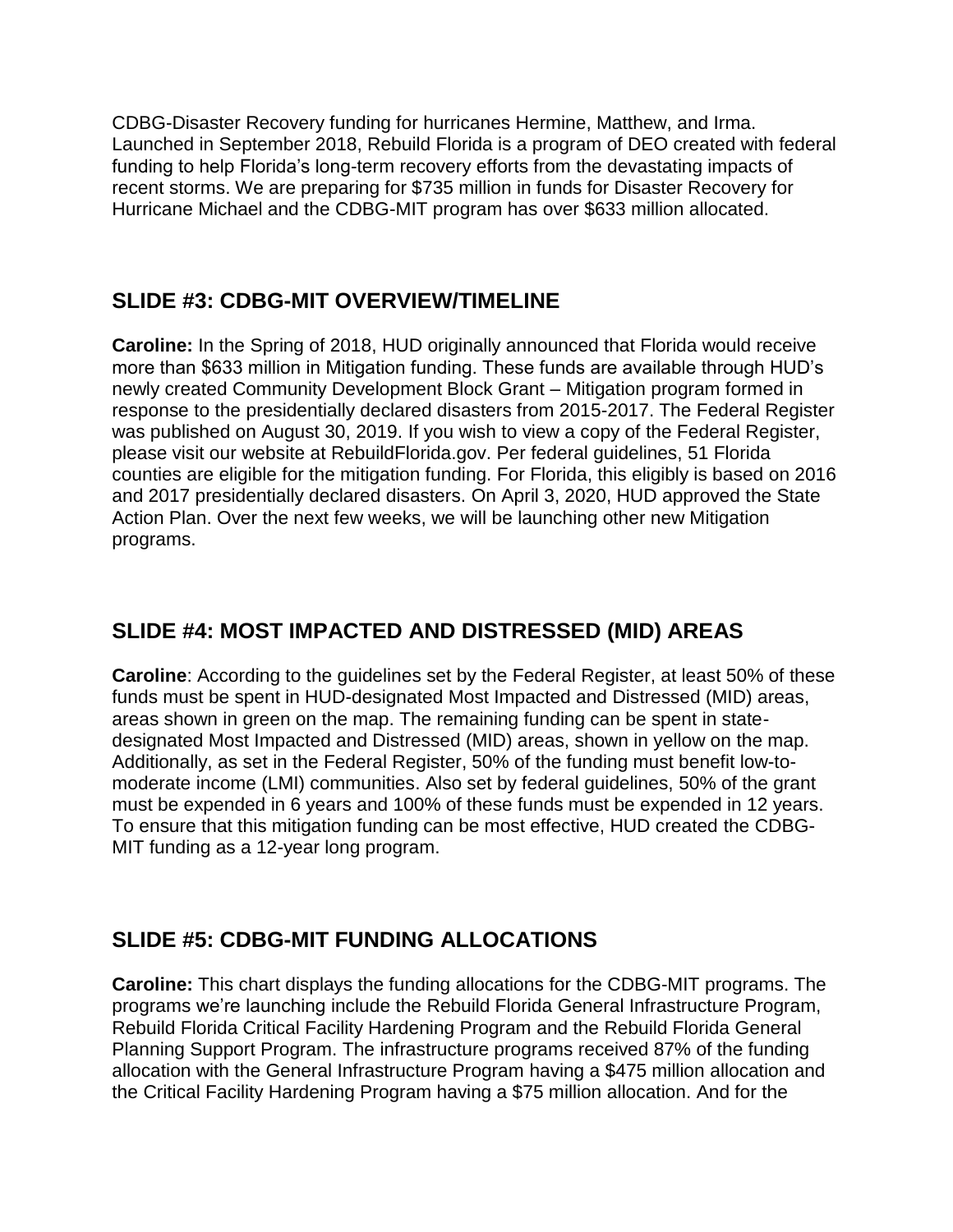Rebuild Florida General Planning Support program, we have allocated \$20 million for this program, bringing us just over \$633 million total.

#### **SLIDE #6: REBUILD FLORIDA CRITICAL FACILITY HARDENING PROGRAM (CFHP)**

**Caroline:** As previously stated, the CFHP allocation is \$75 million with the application cycle opening last week on April 15<sup>th</sup> and closing on June 30<sup>th</sup>. DEO will use a subrecipient model to administer the grant funds to eligible applicants. Subrecipients will be selected through a competitive Request for Application (RFA) process. This program is not a direct grant program and no funds will be paid directly to individuals. Those who are eligible to apply include units of general local government (UGLG) and state agencies as well as non-profits or non-governmental organizations that apply in partnership with their UGLG or state agency. Projects must be located in the HUD and State designated MID areas, and HUD's national objectives of benefiting Low to Moderate Income (LMI) persons and/or Unmet Needs must be accounted for in all project proposals. Hazards that should be addressed are those laid out in the State Action Plan and the Community Lifelines that will be fortified in this program are also outlined for you in this slide.

#### **SLIDE #7: REBUILD FLORIDA CRITICAL FACILITY HARDENING PROGRAM OVERVIEW**

For purposes of the CFHP, critical facilities are defined as the buildings/structures that serve as a public safety purpose for local communities. Critical facilities are essential for the functionality of a community and typically house operations that, if interrupted, will cause a negative impact on at least one of the seven community lifelines. Critical Facilities include but are not limited to: potable water facilities, wastewater facilities, police and fire departments, hospitals, and emergency shelters. Again, this is not an exhaustive list, but rather examples to help identify critical facilities in your communities.

To be eligible for funding, grant proposals must be in conformance with the State Mitigation Plan, have a beneficial impact on the designated disaster area, solve a problem independently or constitute a portion of a solution with assurance that the project as a whole will be completed, and be cost effective or substantially reduce future risks.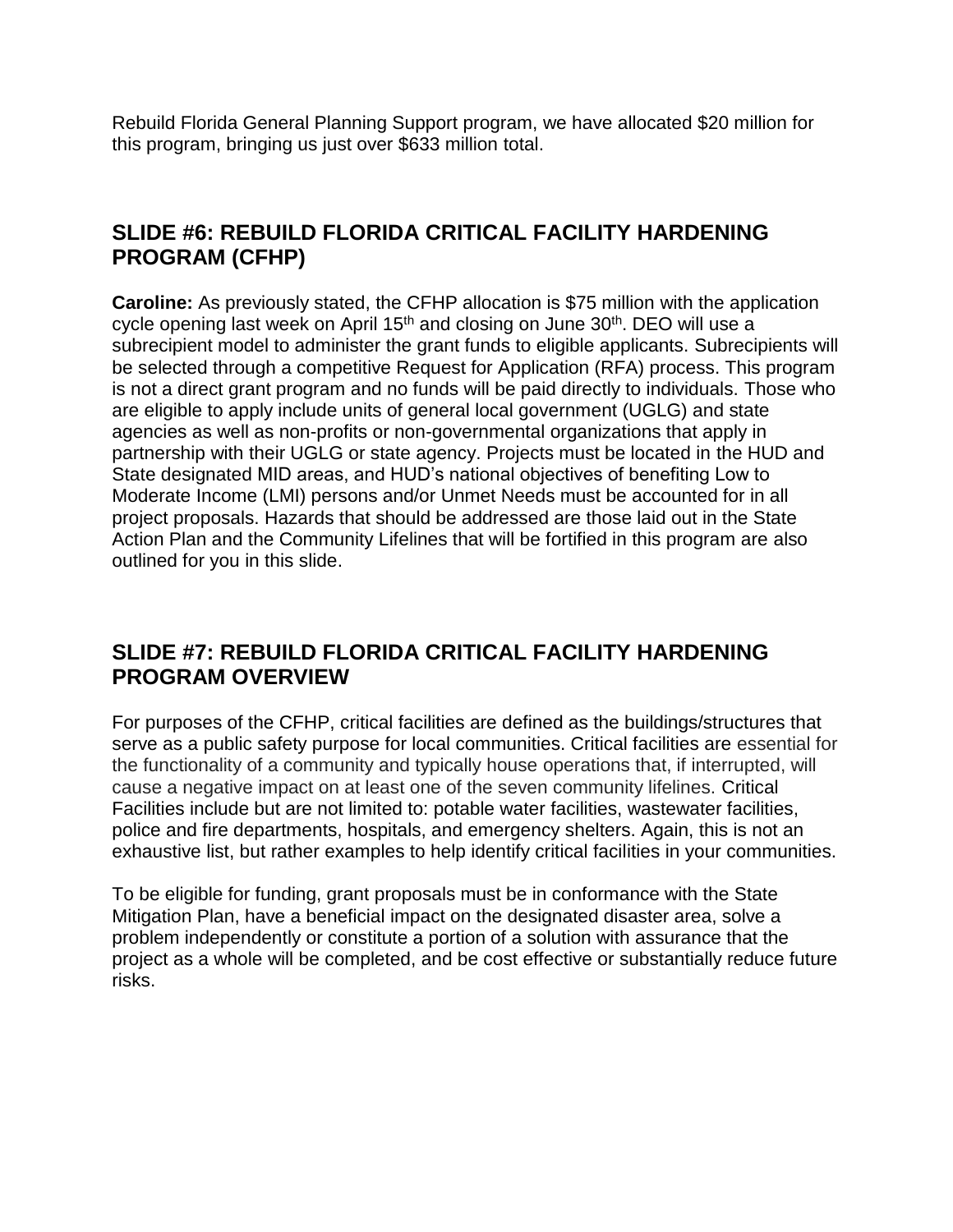### **SLIDE #8: APPLICATION PROCESS**

The CFHP application window opened on April 15, 2020 and closes on June 30, 2020. Applicants **must** describe what is being identified as a critical facility and address how and why it needs to be hardened to mitigate risks attributable to natural disasters. Plans must also include a proposed budget with a detailed description of anticipated costs by category, including support services and program management and administration. Application materials included in appendices B-E of the guidelines contain the application form and instructions, the application checklist, and a sample application.

Responses will be evaluated to ensure proposed projects meet the minimum criteria as outlined in the application materials. Applications that meet minimum threshold requirements will then be scored.

To receive access to DEO's user-friendly online application, instructions and submission checklist, CFHP Application Registration is available. To register, applicants should click the link on the mitigation webpage. A contact name and email address will be requested. Once registered, you will be emailed an individualized application link. The application will be available from the CDBG-MIT website until June 30, 2020.

We encourage you to use the electronic application; however, there is a fillable PDF application that is posted on our website. The PDF version can be downloaded, completed and submitted online to [cdbg-mit@deo.myflorida.com.](mailto:cdbg-mit@deo.myflorida.com)

If a paper application is submitted in lieu of an online application, two identical hard copies must be submitted. Paper applications must be postmarked by June 30, 2020. Late applications will not be considered eligible for the Critical Facility Hardening Program. DEO will email application receipt confirmations by close of business on Tuesday, July 7, 2020.

## **SLIDE #9: ELIGIBLE & INELIGIBLE ACTIVITIES**

**Caroline:** To be eligible for funding, grant proposals must be in conformance with the State Mitigation Plan, have a beneficial impact on the designated disaster area, solve a problem independently or constitute a portion of a solution with assurance that the project as a whole will be completed, and be cost effective or substantially reduce future risks.

Eligible activities are limited to projects that increase the resilience of critical facilities. For this program, activities include but are not limited to: Dry proofing, wet proofing, anchoring roof mounted heating, ventilation and air-conditioning units, and retrofitting existing structures with hazard resistant materials in accordance with national safety standards. You can do one or many of these things to harden your facility.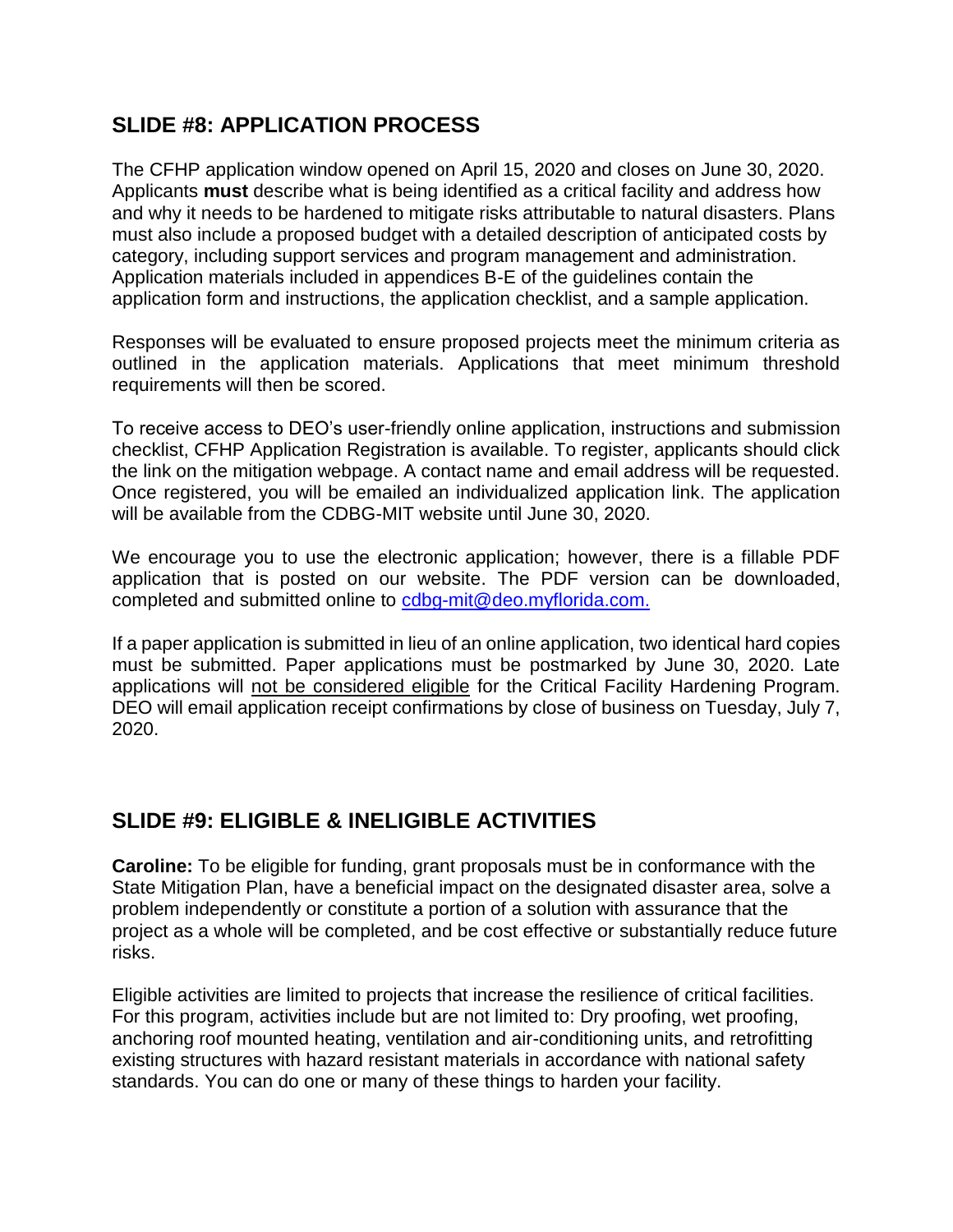Costs considered to be program eligible include but are not limited to: Training, dry and wet proofing, anchoring roof-mounted heating, ventilation and air conditioning units, retrofitting buildings, energy resiliency, support services, participant outreach, and program management and administration. Ineligible costs include but are not limited to: travel, material or supply costs, furnishings and personal property, costs incurred prior to the date of execution for the subrecipient agreement, political activities or lobbying, payments to for profit businesses who are not in compliance with CDBG assistance, and any other costs determined as unallowable or ineligible pursuant to federal laws or regulations.

## **SLIDE #10: SCORING EVALUATION RUBRIC PHASE 1 - CFHP**

**Caroline:** DEO will utilize a two-phase review process when scoring applications. The first phase is the threshold checklist. This includes a signed and completed application that was submitted on time by an eligible applicant such as a unit of general local government (UGLG) that benefits HUD and/or State MID identified areas. Project proposals that do not meet the Mandatory Threshold Compliance Criteria will not move on to Phase 2. Phase 2 will award applicants a score based on specific scoring categories and cost effectiveness. Only the application itself (including requested attachments) will be scored. Any documents submitted with the application *that were not requested* will not be scored.

Under the Phase 2 process, there are 150 maximum points available broken out into the following categories: Project Description, Community Value, Capacity Plan, Implementation Plan, Budget, Leveraged Dollars, MID areas, Overall LMI Benefit, Social Vulnerability, and Special Designations. If eligible responses exceed available funding, applicants will be funded in rank order based on evaluation scores. Let's take a look at the online application.

## **SLIDE #11 APPLICATION DEMO**

**Caroline:** Now we will do a step-by-step application walk through of our online, userfriendly application and cover each value in the scoring rubric as we go along. We developed this application with your communities in mind.

This is our landing page for the CFHP application. You'll see that there are links to the application instructions and templates that you'll have to fill out and attach with your submission. There's a mixture of short response, essays and templates that will need to be submitted with this application. Please note that if you do not have a unique registration link, you will be unable to return to a saved application. If you would like to receive a unique registration link, please request one via email to [cdbg](mailto:cdbg-mit@deo.myflorida.com)[mit@deo.myflorida.com.](mailto:cdbg-mit@deo.myflorida.com) (arrow)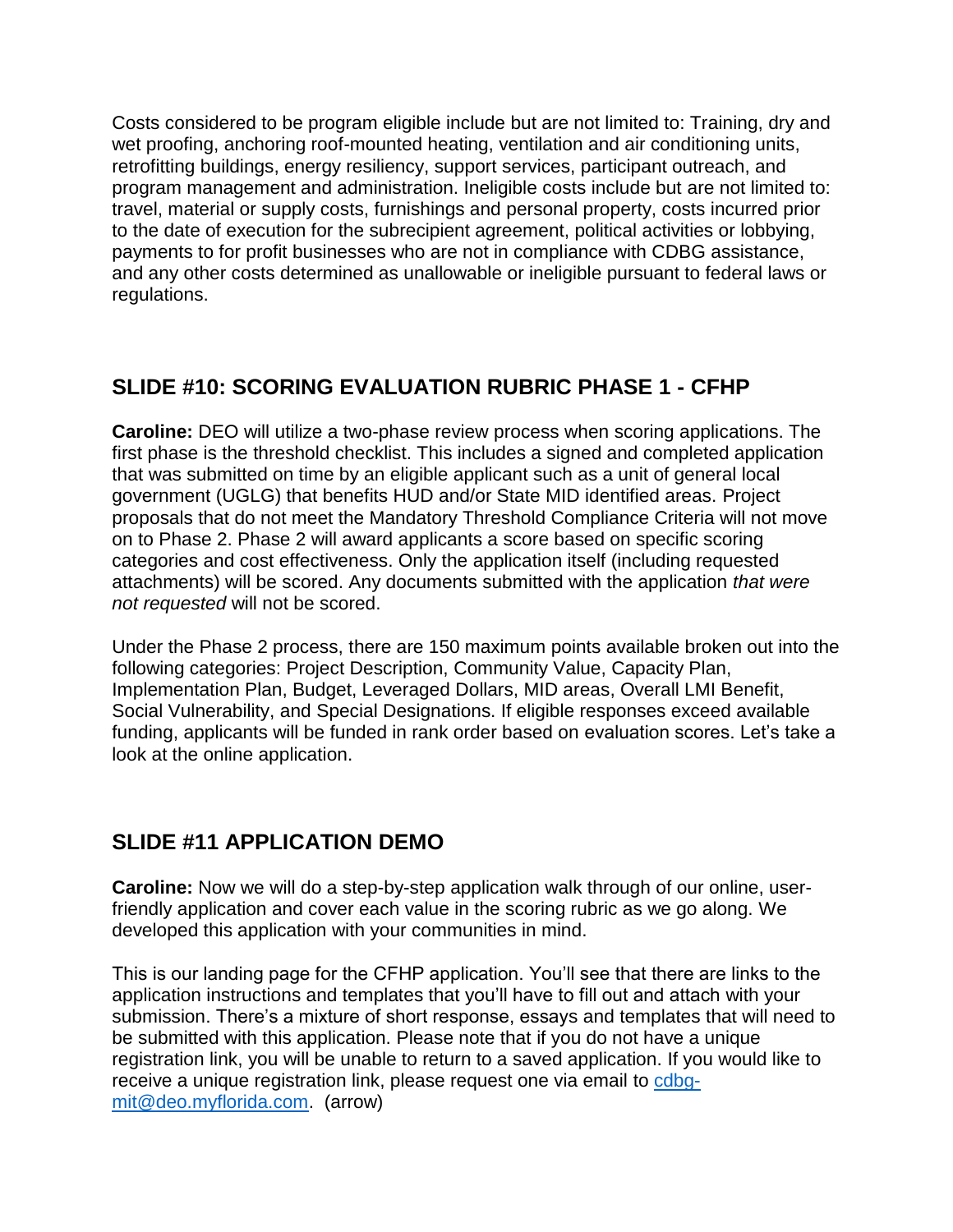Enter the information and primary contact name. (arrow)

If you are applying in partnership with another entity such as a non-profit or nongovernmental organization, this is where you would enter their co-applicant information. If you have more than three co-applicants list the three that are contributing the most to this project. Additional co-applicants can be identified in your Capacity Plan. (arrow)

For a maximum award of 20 points is Project Description. The applicant must explain in sufficient detail the nature of the project being proposed as well as its purpose and what risks are being mitigated against. Applicants will also need to describe how the work will be completed, funding projection methods, and plans for operation and maintenance of the project post grant. (arrow)

The next 20-point category is Community Value. Here the applicant will describe the significance of the identified facility and discuss which community lifelines will be fortified as a result of project completion. (arrow)

The Capacity Plan, worth a maximum of 15 points, outlines goals, work plan (including major tasks and deliverables), addresses which staff will accomplish what tasks, budget specifics, and the applicant's monitoring and maintenance plan. (arrow)

A maximum of 10 points may be awarded for the next category, the Implementation Plan. Here the applicant must provide a chronological timeline of events from the project's beginning to end, including all deliverables and milestones. (arrow)

In the Budget category there is a maximum amount of 10 points. We expect detailed projections of finances for each step of the project. On this page of the application you must also acknowledge whether or not there will be a duplication of benefits. If there is a duplication of benefits, the project will be ineligible to receive funding. We want to ensure that mitigation dollars go as far as possible when

The Leveraged Dollars category also has a maximum amount of 10 points. If \$1 of HUD money is used, the project becomes a HUD project, so must be HUD compliant. (arrow)

Here you will choose the county or counties that are impacted by your project. There is a maximum of 10 points in the MID area category. HUD MIDs will receive 10 points and State MIDs will receive 5 points. There is a 10-point maximum for Social Vulnerability (SoVI). SoVI takes synthesizes a number of factors including age, gender, race and unemployment rates to identify vulnerable communities. 2 points are awarded for a low SoVI score, 4 for medium low, 6 for medium, 8 for medium high, and 10 for high. (arrow)

A maximum of 30 points may be awarded for Overall LMI benefit. Those with a higher percentage of LMI benefit area will receive higher scores. Applicants must provide specific block groups in accordance with HUD's methodology. (arrow)